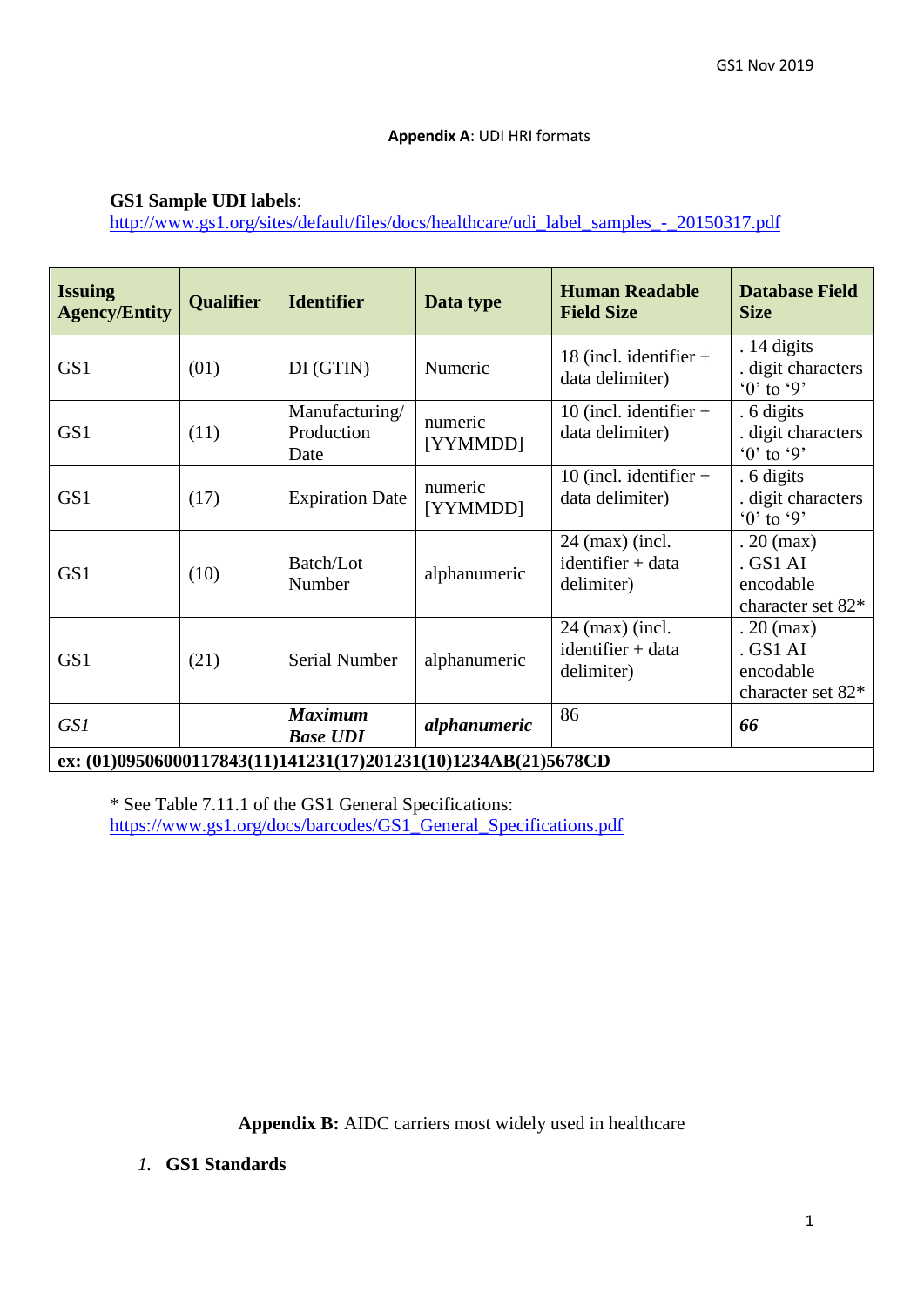GS1 DataMatrix with UDI-DI and UDI-PI's (Expiration Date + Lot/Batch Number)



(01)09506000117843  $(17)201231$  $(10)1234AB$ 

 GS1 DataMatrix with UDI-DI and UDI-PI's (Expiration Date + Lot/Batch Number + Serial Number)



(01)09506000117843  $(17)201231$ (10)1234AB (21)5678CD

GS1-128 concatenated with UDI-DI and UDI-PI's (Expiration Date + Lot/Batch Number)



- GS1-128 non-concatenated (shared in 2 parts)
	-



17) 201231 (10) 1234AB

a) UDI-DI only b) UDI-PI's (Expiration Date + Lot/Batch Number)



EAN13 with UDI-DI only



**Appendix C:** Examples of RFID carriers

*1.* **GS1 Standards**